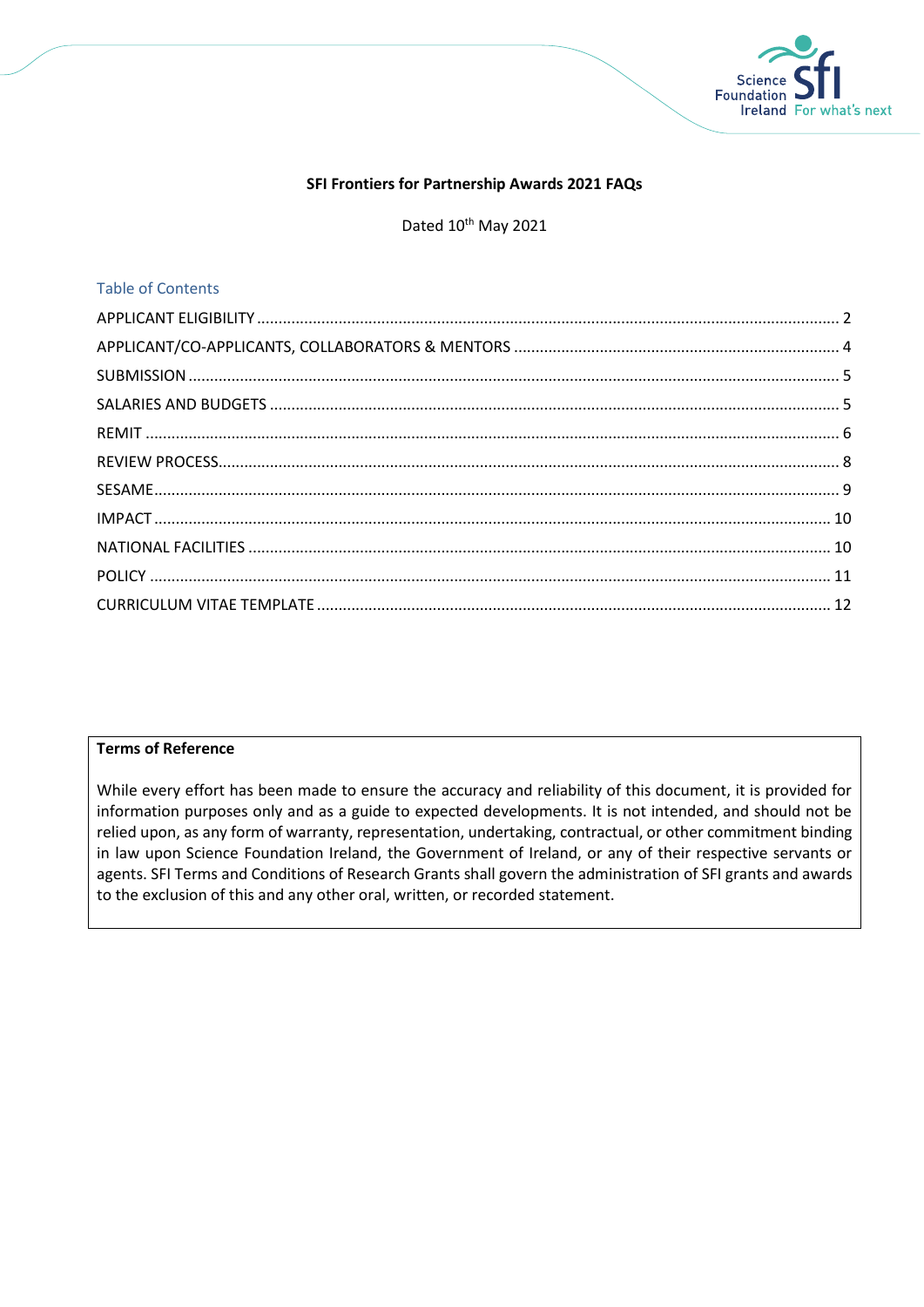## <span id="page-1-0"></span>**APPLICANT ELIGIBILITY**



## *Q1a: I am a Research Fellow whose salary is funded through a grant in my name, am I eligible to apply to the Frontiers for Partnership Awards?*

As stated in Section 2.5.1 of the call document, Applicants to the programme must be members of the academic staff of an eligible Research Body (permanent or with a contract that covers the period of the grant), or a contract researcher with a contract that covers the period of the grant, who is recognised by the Research Body as an independent investigator at proposal submission and will have an independent office and research space at the host Research Body for which the researcher will be fully responsible for at least the duration of the SFI grant, or an individual who will be recognised by the Research Body upon receipt of the SFI grant as a member of the academic staff or as a contract researcher as defined above. Applicants must obtain their salary either from an award in their own name (excluding fellowship-type awards) or be salaried by the host institution. Research Fellows are not eligible to apply to the Frontiers for Partnership Awards call if their fellowship only provides funding for their salary. However, where a fellowship granted in the Research Fellow's name provides funding for their own salary, consumables and the salary for an FTE team member, the Research Fellow may be eligible to apply to the call subject to all other eligibility criteria being met. A letter of support from the Research Body of an applicant should detail the employment status of the applicant, including how the applicant meets the eligibility criteria for this call as detailed in Section 2.5 of the call document.

# *Q1b: Are Academic staff on contracts of indefinite duration eligible to apply to the Frontiers for Partnership Awards?*

As stated in Section 2.5.1 of the call document, Applicants to the programme must be members of the academic staff of an eligible Research Body (permanent or with a contract that covers the period of the grant), or a contract researcher with a contract that covers the period of the grant, who is recognised by the Research Body as an independent investigator at proposal submission and will have an independent office and research space at the host Research Body for which the researcher will be fully responsible for at least the duration of the SFI grant, or an individual who will be recognised by the Research Body upon receipt of the SFI grant as a member of the academic staff or as a contract researcher as defined above. Applicants must obtain their salary either from an award in their own name (excluding fellowship-type awards) or be salaried by the host institution. If the staff member is an independent researcher and funded either through the host institution or a grant in their own name, that's not a fellowship-type grant, and the grant covers consumables and salary for a FTE team member, they may be eligible to apply to the Frontiers for Partnership Awards subject to all other eligibility criteria being met. A letter of support from the Research Body of an applicant should detail the employment status of the applicant, including how the applicant meets the eligibility criteria for this call as detailed in Section 2.5 of the call document.

## *Q1c: I am in the process of moving to an SFI Eligible Research Body to take up an independent research position but have not yet signed a contract of employment. Am I eligible to apply?*

Yes, applicant(s) in the process of moving from another organisation may apply to this call, subject to meeting all eligibility criteria outlined in the call document. The applicant must be recognised by the Research Body upon receipt of the SFI grant as a member of the academic staff or as a contract researcher as outlined in the call document. Should the application be successful, the applicants must have taken up their independent position at their host institution before a grant can commence.

# *Q1d: Are postdoctoral researchers eligible to apply for this call?*

No. Postdoctoral researchers (or equivalent) are not eligible to apply to this call. Applicants must be members of the academic staff of an eligible Research Body (permanent or with a contract that covers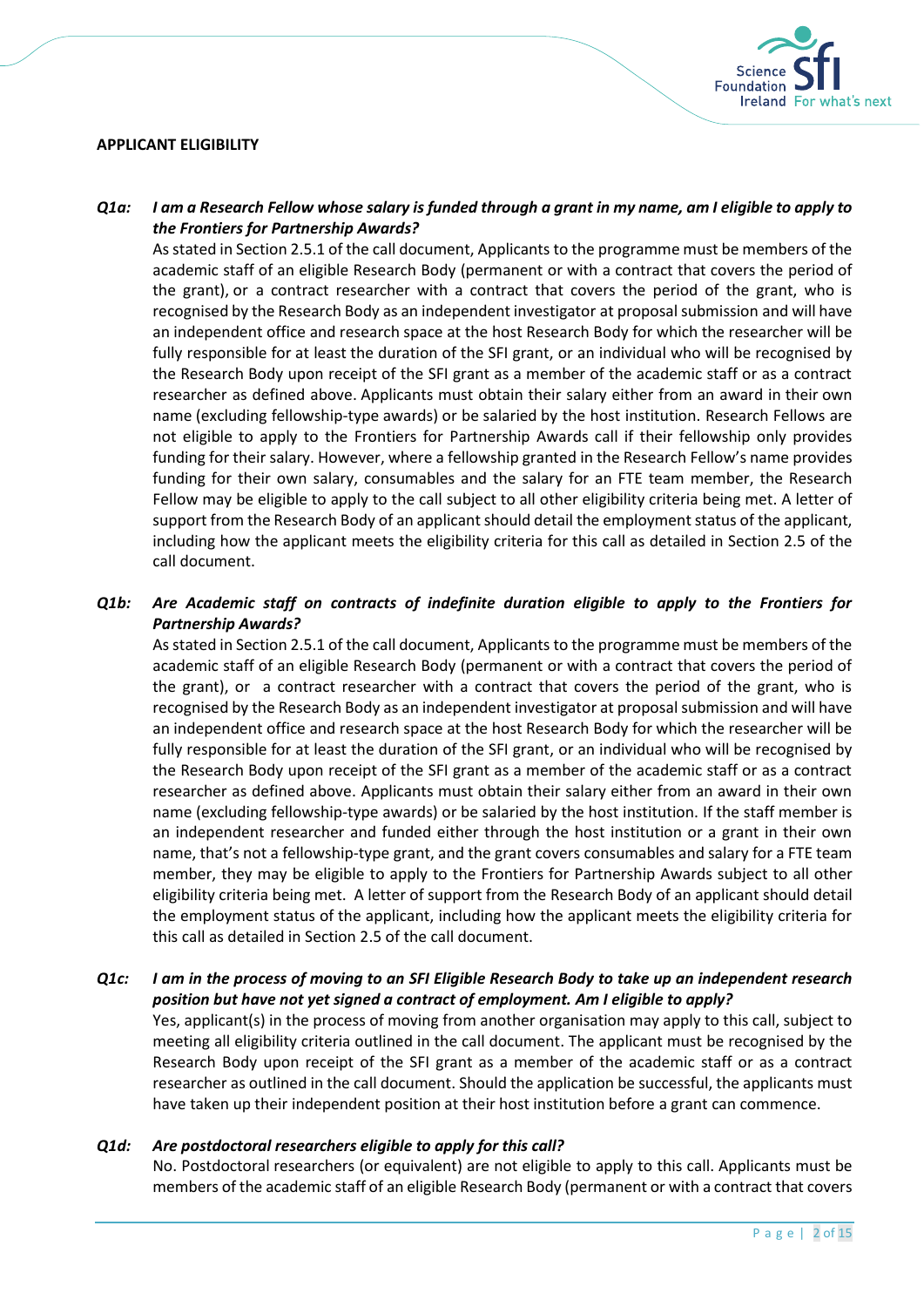

the period of the grant), or a contract researcher with a contract that covers the period of the grant, who is recognised by the Research Body as an independent investigator at proposal submission and will have an independent office and research space at the host Research Body for which the researcher will be fully responsible for at least the duration of the SFI grant, or an individual who will be recognised by the Research Body upon receipt of the SFI grant as a member of the academic staff or as a contract researcher as defined above. Applicants must obtain their salary either from an award in their own name (excluding fellowship-type awards) or be salaried by the host institution.

**Q1e: Can a MD/Professor, but not a PhD, working in a hospital apply to the SFI Frontiers for Partnership Awards call if they hold an affiliate position with an eligible Research Body?** Applicants without a PhD must refer to SFI's PhD equivalence policy to establish if they are eligible to apply under this criterion [\(http://www.sfi.ie/funding/sfi-policies-and-guidance/eligibility-related](http://www.sfi.ie/funding/sfi-policies-and-guidance/eligibility-related-information/PHD-equivalence-policy_September_2018.pdf)[information/PHD-equivalence-policy\\_September\\_2018.pdf\)](http://www.sfi.ie/funding/sfi-policies-and-guidance/eligibility-related-information/PHD-equivalence-policy_September_2018.pdf).

Regarding an affiliate position, the applicant must liaise with the Research Office of the Research Body with which they hold an affiliate position to determine if they can support an application and supply a Letter of Support for the candidate. It is important to note that applicants to the programme must obtain their salary either from an award in their own name (excluding fellowship-type awards) or be salaried by the host institution.

*Q1f: I am the corresponding author on a number of publications where I am not listed as first or last author. Is being listed as corresponding author enough to prove senior authorship for the Frontiers for the Future Programme?*

For the purposes of eligibility for the SFI Frontiers for Partnership Awards call, being listed as corresponding is not sufficient as evidence of senior authorship (See Section 2.5.3 of the call document for details).

*Q1g: Do abstracts, patent applications, or invention disclosures count as publications for the senior author publications requirement?*

No, they do not. Only original research publications are acceptable.

- *Q1h: I have a Projects proposal currently under review for the SFI Frontiers for the Future Programme 2020 call, can I apply to the SFI Frontiers for Partnership Awards 2021 call?* Yes, applicants currently under review by SFI under the SFI Frontiers for the Future Programme (Projects or Awards) are permitted to apply to the SFI Frontiers for Partnership call, subject to all eligibility criteria being met, and subject to the applications being distinct.
- *Q1i: I have an Awards proposal currently under review for the SFI Frontiers for the Future Programme 2020 call, can I apply to the SFI Frontiers for Partnership Awards 2021 call?* Yes, applicants currently under review by SFI under the SFI Frontiers for the Future Programme (Projects or Awards) are permitted to apply to the SFI Frontiers for Partnership call, subject to all eligibility criteria being met, and subject to the applications being distinct.
- *Q1j: If I submit an application to the SFI Frontiers for Partnership Awards call can I submit a proposal to the SFI Frontiers for the Future Programme 2021 call?* Yes, subject to meeting all other eligibility criteria, applicants who are under review for the current Frontiers for Partnership Awards call, may apply to the Frontiers for the Future Programme Projects 2021 call.

Subject to meeting all other eligibility criteria, applicants who are successful in the current Frontiers for Partnership Awards call, may apply to the Frontiers for the Future Programme Projects 2021 call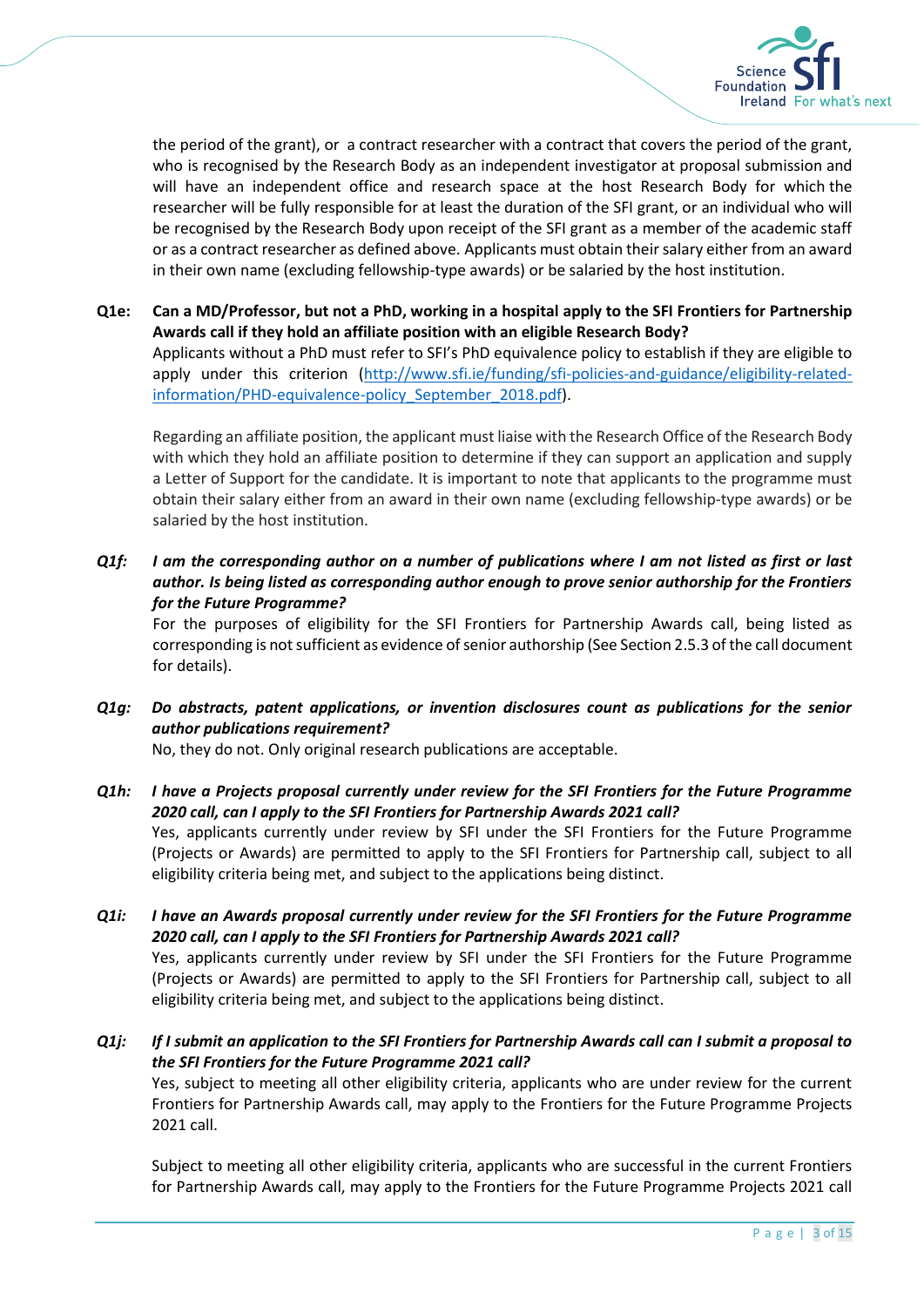

or any other future Frontiers for the Future Programme Projects call at any stage during their Frontiers for Partnership Awards grant.

Subject to meeting all other eligibility criteria, applicants who are under review or are successful in the current Frontiers for Partnership Awards call, may apply to the Frontiers for the Future Programme Award rolling call at any time.

## <span id="page-3-0"></span>**APPLICANT/CO-APPLICANTS, COLLABORATORS & MENTORS**

- *Q2a: Can researchers in Research Bodies outside the Republic of Ireland be Co-Applicants and Collaborators on SFI Frontiers for Partnership Awards grant?* Researchers in Research Bodies outside the Republic of Ireland cannot be Applicants or Co-Applicants but can be listed as Collaborators on a SFI Frontiers for Partnership Awards proposal. The Lead Applicant must be a Researcher based in a Technological University or Institute of Technology within the Republic of Ireland. The Co-applicant must be from any other SFI Eligible Research Body but cannot be from another Technological University or Institute of Technology.
- *Q2b: Is it mandatory to include a Co-Applicant on Frontiers for Partnership Awards proposal?* Yes, it is mandatory to include a Co-Applicant on a Frontiers for Partnership Awards proposal. The Lead Applicant must be a Researcher based in a Technological University or Institute of Technology within the Republic of Ireland. The Co-applicant must be from any other SFI Eligible Research Body but cannot be from another Technological University or Institute of Technology.
- *Q2c: How many Co-Applicants are permitted on a Frontiers for Partnership Awards proposal?* There is a limit of one Co-Applicant on a SFI Frontier for Partnership Awards proposal.
- *Q2d: In the "Research funding history" section, it states that only grants where you are PI or Co-PI should be listed - can "funded investigator" status be included here, as this involves direct receipt of funding?*

Holding the position of "funded investigator" is not currently an option for inputting the position held on an award. Only grants where the applicant is listed as a PI or Co-PI should be listed in the application form.

*Q2e: Is it possible for Collaborators on the SFI Frontiers for Partnership Awards to receive funding from the grant?*

Only Academic Collaborators based in an SFI Eligible Research Body are eligible to receive funding through the SFI Frontiers for Partnership Awards grant. The funding allocated should reflect the supporting role that such Collaborator(s) are expected to play in the research programme. Clear indication should be given where funding is apportioned to Collaborators. Please note that Collaborators outside the Republic of Ireland or those not located within eligible Research Bodies in the Republic of Ireland are not eligible to receive funding through the SFI Frontiers for Partnership Awards.

Industry Collaborators may not receive funding from the SFI Frontiers for Partnership Awards grants, regardless of their location.

In exceptional cases, a project may require the use of facilities or services not available in Ireland. Funding for such a request may be considered, subject to a detailed justification for the funding being provided upon application.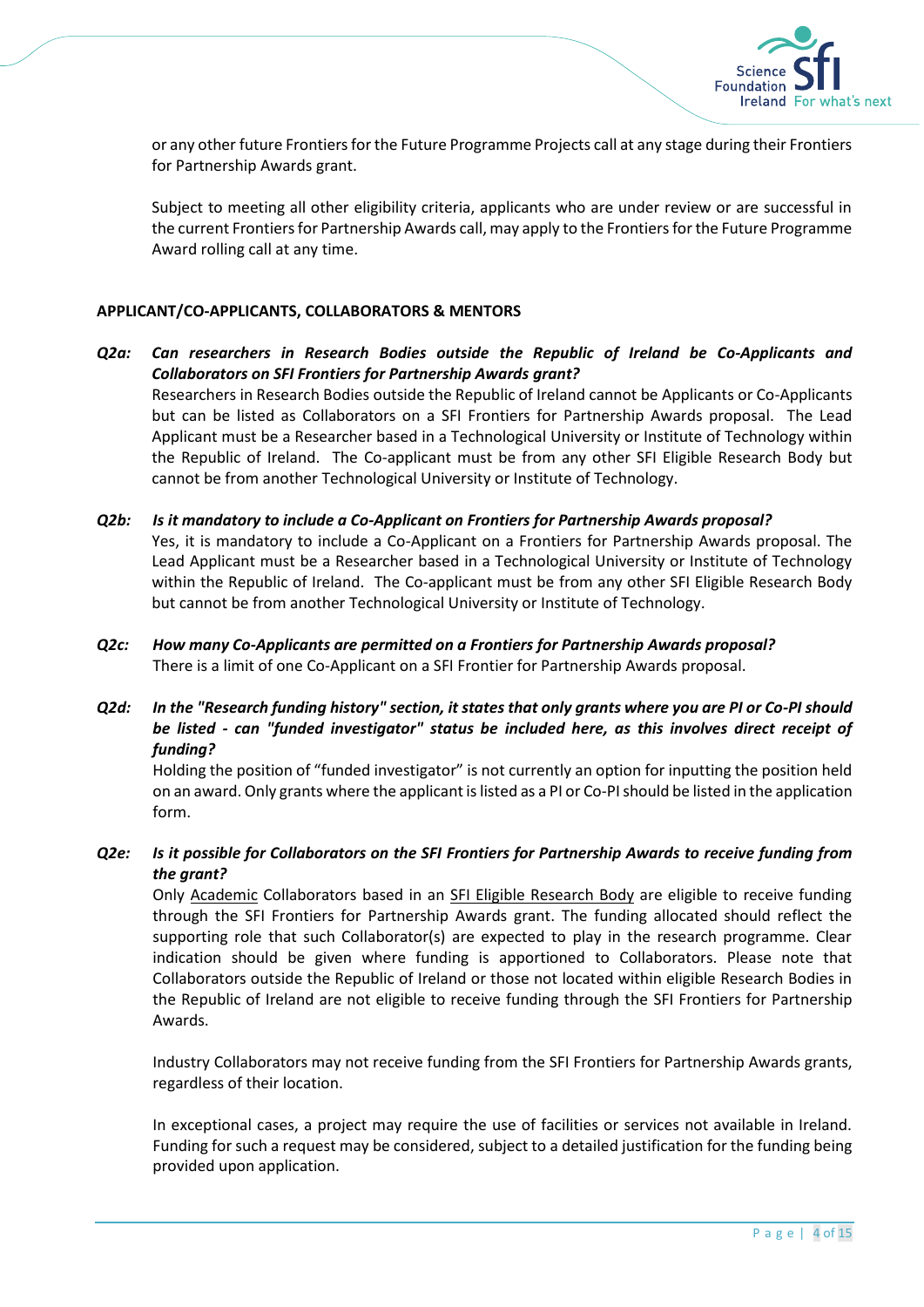

*Q2f: In a SFI Frontiers for Partnership Awards application, is it ok to request funds to support a postgraduate student who will be based in the lab of a named Academic Collaborator on the proposal?* 

Yes, as long as the Collaborator is based in an SFI Eligible Research Body. Academic Collaborators may not be the primary supervisor/mentor of postgraduate students, postdoctoral researchers or research staff enrolled on the grant, but may be the local supervisor if these team members are based in a different institution to the Lead or Co-Applicant. CVs must be provided for Academic Collaborators at proposal submission. Academic Collaborators intending to act as a local supervisor to team members should be able to demonstrate a competitive track record of achievements and must have previously held a supervisory role in research programmes.

- *Q2g: How many Collaborators are permitted on a Frontiers for Partnership Awards proposal?* There is no limit on the number of Collaborators, however, Applicants must make sure that the role of any listed Collaborator fits the description available in the call document.
- *Q2h: Is it mandatory to include a Collaborator, either industry or academic, on Frontiers for Partnership Awards proposal?*

No, inclusion of a Collaborator is optional.

*Q2i: Can an individual be a* **Collaborator on multiple applications to the SFI Frontiers for Partnership Awards call?**

Yes, an individual may be named as a Collaborator on more than one proposal to the Frontiers for Partnership Awards call.

- *Q2j: Can a named Collaborator on one proposal, be a Lead or Co-Applicant on another proposal?* Yes, a Collaborator can be an Applicant (Lead or Co-Applicant) on another proposal.
- *Q2k: Can an Applicant (Lead or Co-Applicant) be a Collaborator on another proposal?* Yes, an Applicant *(Lead or Co-Applicant)* on one proposal may be a Collaborator on another proposal.

## <span id="page-4-0"></span>**SUBMISSION**

*Q3a: How many applications can an individual submit to the SFI Frontiers for Partnership call?* Individuals may only submit one single proposal, as Applicant or Co-Applicant, to the SFI Frontiers for Partnership Awards call.

## <span id="page-4-1"></span>**SALARIES AND BUDGETS**

- *Q4a: Are requests for funding to allow personnel to train at a Collaborator's lab acceptable?* Reasonable requests for travel costs including accommodation, subsistence and transport to allow personnel to participate in necessary training at a collaborator's lab are acceptable. A detailed justification must be provided in the budget justification.
- *Q4b: Are requests for funding to allow Collaborator travel to the lab of the Frontiers for Partnership Awards applicant an acceptable expense?* Funding requests to bring high-calibre international collaborators to Ireland to work with researchers

in the applicant's lab to carry out research for a fixed period of time are acceptable. These collaborators must be prominent high-profile international researchers from academia or industry. The visit must encourage further collaborations with world-class centres of research excellence and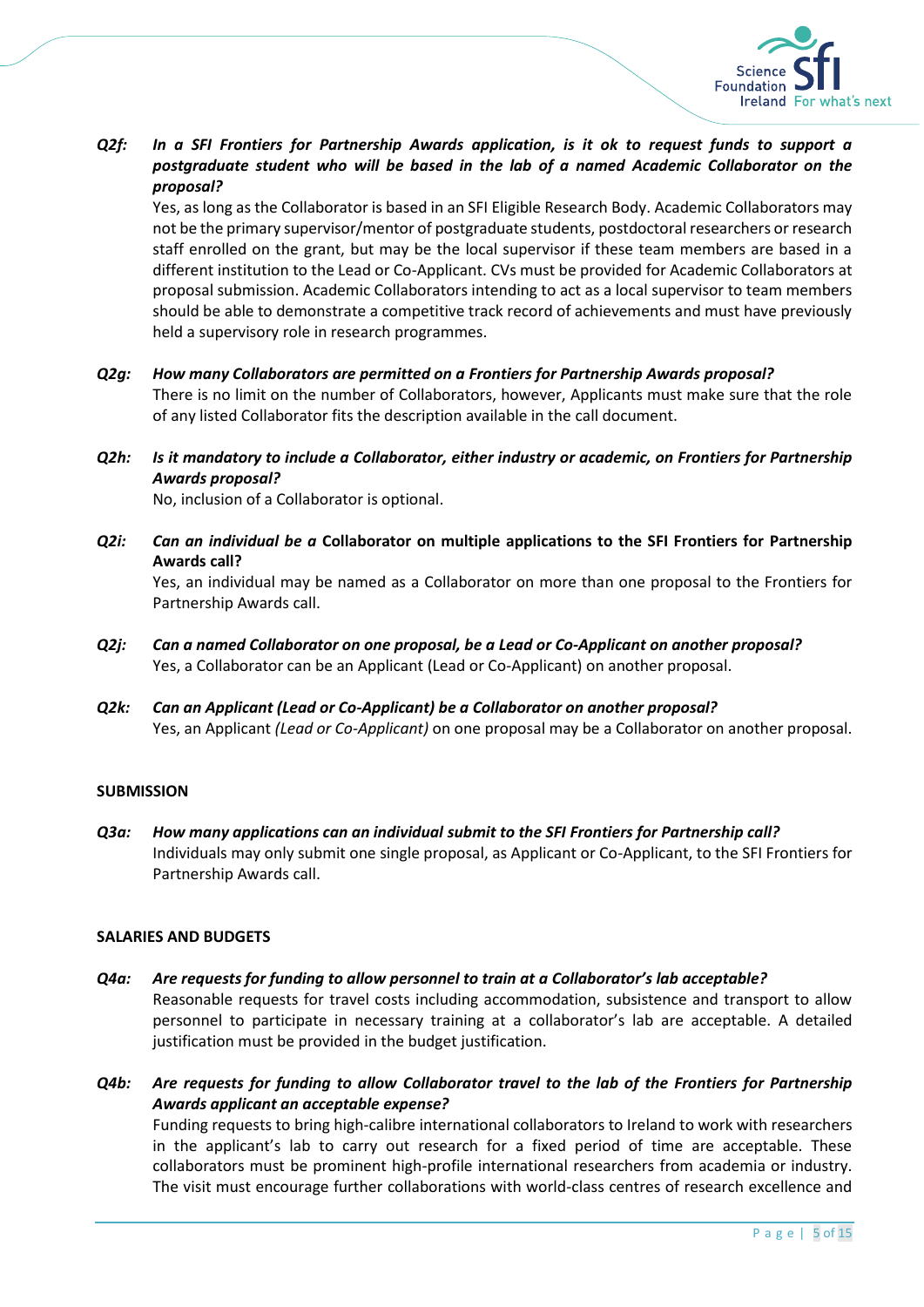

help raise international awareness and recognition of high-quality research taking place in the Investigator's lab.

# *Q4c: Can budget be requested to send reagents and consumables to a Collaborator based outside Ireland?*

If there is appropriate justification that a specific experiment can only be conducted outside Ireland and is needed to advance the project, then requests for an Irish team member to go to that lab to do the work and to provide the necessary consumables will be considered by SFI.

## **Q4d: Is it possible to include costs to recruit one or more PhD students recruited to work on an Award as part of this funding?**

Yes, there is no limit to the number of PhD students which can be added to the requested budget as long as it is justified in the Budget Justification.

## **Q4e: What salary scale should I use?**

All information required to complete the Staff section of the SFI Frontiers for the Future Programme budget can be found in Section 4.1 of the SFI Grant Budget Policy (version April 2021: [https://www.sfi.ie/funding/sfi-policies-and-guidance/budget-finance-related-policies/SFI-Grant-](https://www.sfi.ie/funding/sfi-policies-and-guidance/budget-finance-related-policies/SFI-Grant-Budget-Policy-April-2021.pdf)[Budget-Policy-April-2021.pdf](https://www.sfi.ie/funding/sfi-policies-and-guidance/budget-finance-related-policies/SFI-Grant-Budget-Policy-April-2021.pdf) ) and the associated SFI Grants Team Member Budgeting Scale (version April 2021: [https://www.sfi.ie/funding/sfi-policies-and-guidance/budget-finance-related](https://www.sfi.ie/funding/sfi-policies-and-guidance/budget-finance-related-policies/SFI-Team-Member-Salary-Scales.pdf)[policies/SFI-Team-Member-Salary-Scales.pdf](https://www.sfi.ie/funding/sfi-policies-and-guidance/budget-finance-related-policies/SFI-Team-Member-Salary-Scales.pdf) ).

## **Q4f: Is pension contributions an eligible cost for team members?**

No, applicants must use the SFI team member salary scales updated in April 2021. Pension contribution will not be provided by SFI. All information required to complete the Staff section of the SFI Frontiers for the Future Programme budget can be found in Section 4.1 of the SFI Grant Budget Policy (version April 2021: [https://www.sfi.ie/funding/sfi-policies-and-guidance/budget-finance](https://www.sfi.ie/funding/sfi-policies-and-guidance/budget-finance-related-policies/SFI-Grant-Budget-Policy-April-2021.pdf)[related-policies/SFI-Grant-Budget-Policy-April-2021.pdf](https://www.sfi.ie/funding/sfi-policies-and-guidance/budget-finance-related-policies/SFI-Grant-Budget-Policy-April-2021.pdf) ) and the associated SFI Grants Team Member Budgeting Scale (version April 2021: [https://www.sfi.ie/funding/sfi-policies-and](https://www.sfi.ie/funding/sfi-policies-and-guidance/budget-finance-related-policies/SFI-Team-Member-Salary-Scales.pdf)[guidance/budget-finance-related-policies/SFI-Team-Member-Salary-Scales.pdf](https://www.sfi.ie/funding/sfi-policies-and-guidance/budget-finance-related-policies/SFI-Team-Member-Salary-Scales.pdf) ).

# **Q4g: Should the teaching replacement percentage have to match an Applicants time commitment percentage?**

The teaching replacement percentage does not have to specifically match the percentage of time commitment that is declared by the Applicants, however all the costs requested for teaching replacement must be reasonable and well-justified.

## **REMIT**

## <span id="page-5-0"></span>*Q5a: I'm not sure if my research topic aligns with SFI's legal remit?*

Additional guidance on SFI's Legal Remit is available at this link: [https://www.sfi.ie/about-us/about](https://www.sfi.ie/about-us/about-sfi/what-we-do/)[sfi/what-we-do/.](https://www.sfi.ie/about-us/about-sfi/what-we-do/)

## *Q5b: Can SFI fund clinical trials through Frontiers for Partnership Awards call?*

No. SFI only permits early-stage regulated clinical trials (Phase I or combined Phase I/II) and investigations to be undertaken under the scope of the following SFI programmes: SFI Research Centres, Spokes, and Strategic Partnerships in addition to SFI Research Professorship where the successful candidate will become a Co-Principal Investigator within an SFI Research Centre. Clinical trials and investigations requiring approval by the Health Products Regulatory Authority (HPRA) will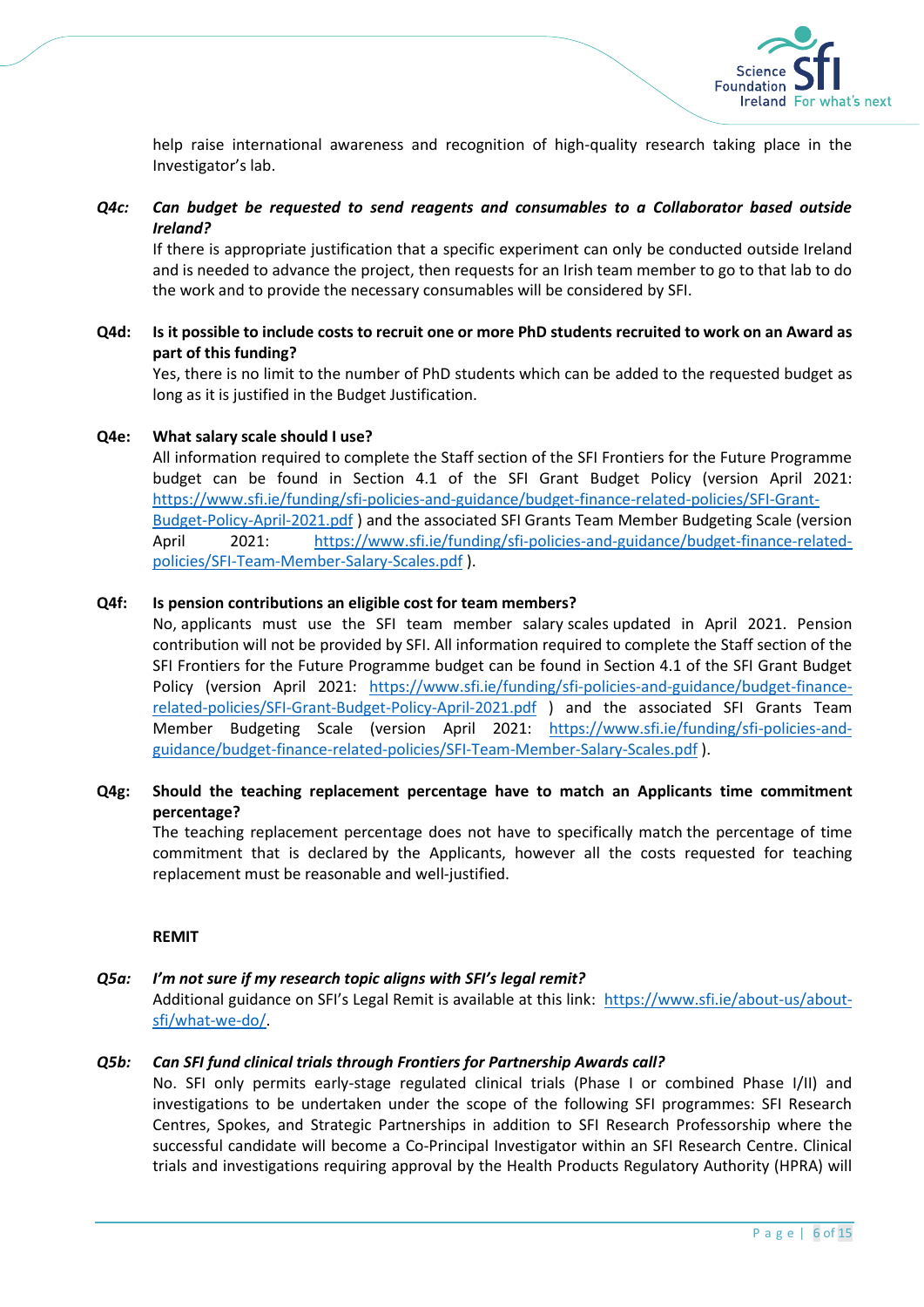

not be permitted through other SFI funding programmes, including the SFI Frontiers for the Future Programme.

Funding requests for early-stage research involving human volunteers and/or human samples that do not require regulatory approval are permitted under SFI Frontiers for Partnership call. Where there is any doubt, applicants are advised to contact the HPRA prior to submission to ensure eligibility and are required to indicate in their application that the proposed study does not require HPRA approval.

SFI's Clinical Trial and Clinical Investigation Policy can be found at the following link: <https://www.sfi.ie/funding/sfi-policies-and-guidance/ethical-and-scientific-issues/>

Please direct any queries you may have t[o ffp@sfi.ie.](mailto:investigators@sfi.ie)

#### *Q5c: Does my research require ethical approval?*

SFI will require evidence that relevant ethical and regulatory approval has been granted for studies involving human or animal subjects prior to an award commencing. In exceptional cases where such research may not commence until a late stage of an award, SFI may permit submission of ethical and regulatory approvals following the award start date but prior to commencement of the research involving animal and/or human subjects.

## *Q5d: I am interested in applying to the Frontiers for Partnership Awards call under the SFI-GSI Partnership, but I cannot see how to register this in SESAME. What do I need to do?*

It is not necessary for applicants to indicate in SESAME that they are specifically seeking support under the SFI-GSI Partnership. All applications that demonstrate a clear alignment to the themes of interest the co-funding partner (as stated in Section 2.2 of the call document) will have the potential to be funded under the relevant Partnership agreement. SFI and the GSI will agree upon which proposals can be supported through these agreements. Any proposal deemed to fall outside of the agreement between SFI and its Partner can still be supported through the Frontiers for Partnership Awards call; if successful, such a proposal would be funded by SFI in its entirety.

Applicants who believe that their proposal may be supported under partnerships with the GSI are not required to state this in their proposal.

## *Q5e: I am interested in applying to the Frontiers for Partnership Awards call under the SFI-SEAI Partnership, but I cannot see how to register this in SESAME. What do I need to do?* It is not necessary for applicants to indicate in SESAME that they are specifically seeking support under

the SFI-SEAI Partnership. All applications that demonstrate a clear alignment to the themes of interest the co-funding partner (as stated in Section 2.2 of the call document) will have the potential to be funded under the relevant Partnership agreement. SFI and the SEAI will agree upon which proposals can be supported through these agreements. Any proposal deemed to fall outside of the agreement between SFI and its Partner can still be supported through the Frontiers for Partnership Awards call; if successful, such a proposal would be funded by SFI in its entirety.

Applicants who believe that their proposal may be supported under partnerships with the SEAI are not required to state this in their proposal.

## *Q5f: If my proposal is suitable to be co-funded by the programme co-funding partner, is this taken into account in the review process?*

No, proposals falling within the remit of the programme co-funding partner will be reviewed equally to those that fall outside the co-funding remit.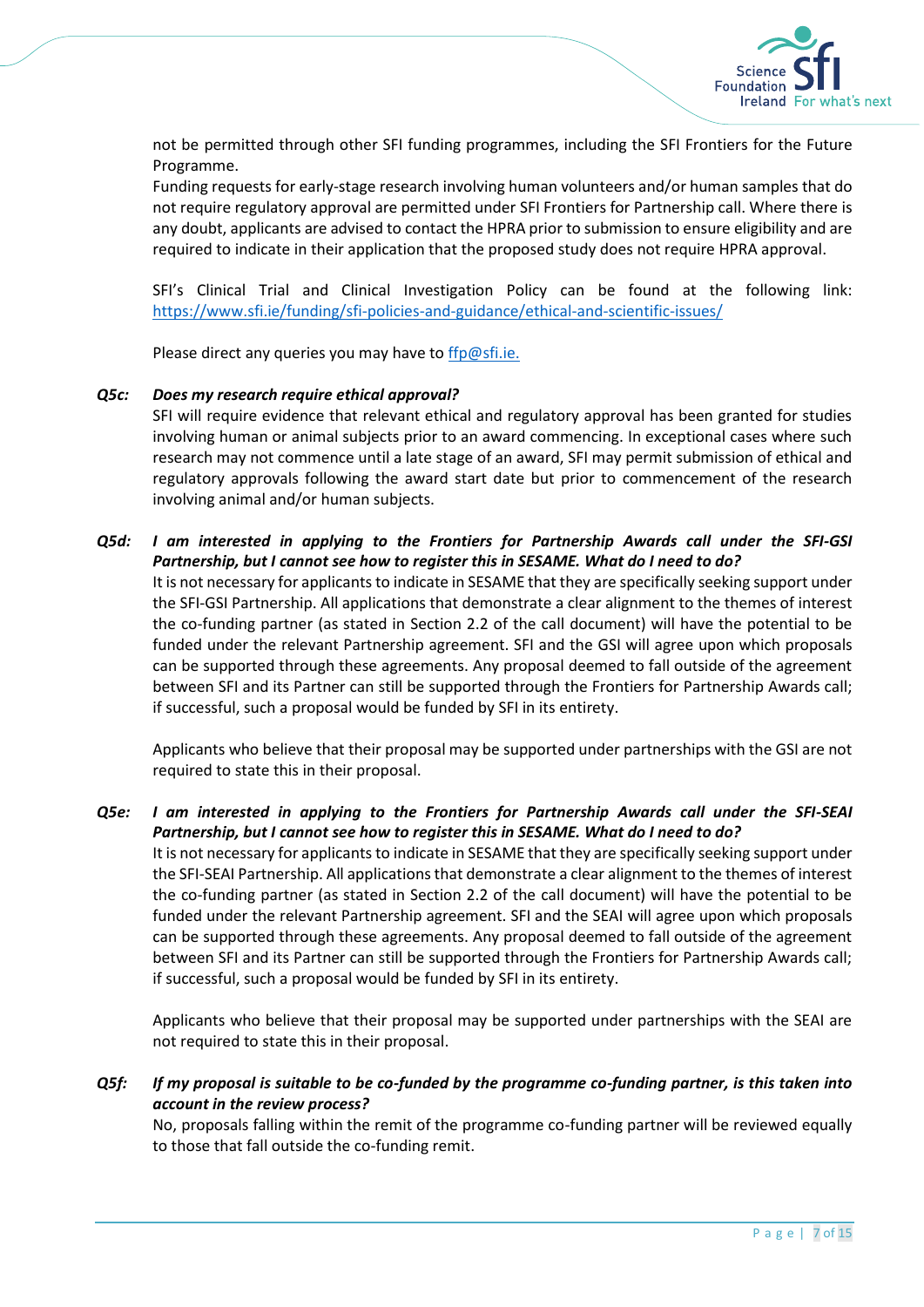

## <span id="page-7-0"></span>**REVIEW PROCESS**

# *Q6a: If an application to the Frontiers for Partnership Awards call is based on a previous submission to SFI, to what extent must the 'subsequent' proposal be different?*

Full details on SFI's Resubmission Policy are available on the SFI website: <http://www.sfi.ie/funding/sfi-policies-and-guidance/eligibility-related-information/>

Applications to any call that are based primarily on unsuccessful submissions (following peer review) to any SFI programme must demonstrate that the review comments resulting from the initial application have been taken into account in the preparation of the new submission. SFI will not review resubmissions that have failed to take into account the major comments or concerns resulting from the prior review; such proposals will be withdrawn from the review process. Applicants to an SFI call for proposals must declare whether a new submission relates to a previously submitted application to any SFI scheme. If the application is a resubmission, a statement referencing the previous application and explaining the differences must be provided and make reference to reviewer comments where relevant. This information can be provided within the relevant section of the SESAME application. This statement will assist SFI Scientific Staff in the assessment of eligibility of a revised application and will not be shared with reviewers.

#### *Q6b: Will science and impact be reviewed by the same reviewers?*

All eligible proposals will be forwarded to distinguished international peer reviewers for evaluation of scientific excellence and potential economic and societal impact. Each reviewer will evaluate both scientific excellence and impact.

#### *Q6c: Who will make up the "***Oversight Panel Review***(s)" of the Evaluation Process?*

Reviewers on the oversight panel will be distinguished international reviewers with generalist expertise who will oversee the fairness of the written reviews and the applicant response. Panel reviewers will receive the written reviews, the applicant's response to those reviews and the scores before and after the applicant response was submitted. Panel reviewers will make a funding recommendation and may modify scores where an application is judged to have been treated unfairly and there is sufficient justification and rationale for doing so.

#### *Q6d: Are the review criteria weighted?*

Yes. The review criteria are weighted as follows:

| <b>Review Criteria</b>   | <b>Applicants</b> |
|--------------------------|-------------------|
| Applicant(s)             | 30%               |
| <b>Research Proposal</b> | 40%               |
| Impact                   | 30%               |
| Total                    | 100%              |

*Q6e: At the evaluation stage, what is the difference in weighting between the Lead and Co-Applicant track records?*

As outlined in the call document for the purposes of eligibility, reviewing and monitoring, a Co-Applicant applying for funding under the SFI Frontiers for Partnership Awards call will receive equal evaluation to the Lead Applicant and will hold equal accountability for the delivery of the proposed research objectives.

## *Q6f: Where applications receive the same final score, will SFI prioritise applications from female Co-Applicants in addition to female Lead Applicants?*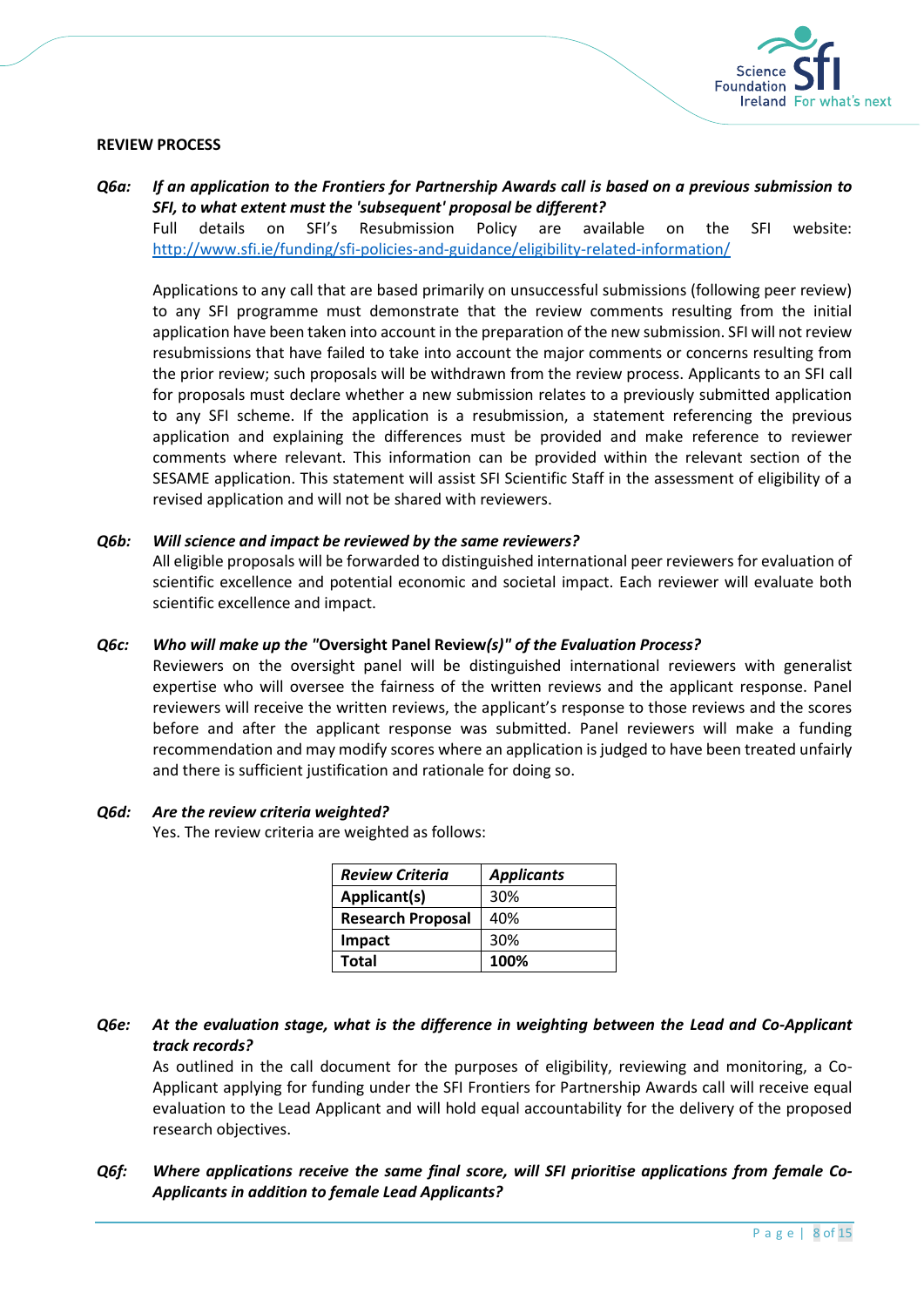

No, when ranking applications, in the event of proposals receiving the same final score, SFI will give priority in the review process to applications from female Lead Applicants only.

- **Q6g: Can an Applicant request the exclusion of a reviewer from a previously declined proposal?** No, applicants cannot request the exclusion of a previous reviewer of their declined proposal.
- **Q6h: I am submitting a proposal to the Frontiers for Partnership Awards call; may I request to exclude an individual as a reviewer?** Yes, applicants can select up to three individuals who will be excluded from acting as reviewers of

proposals for reasons of competition. This section is not made available to reviewers.

# *Q6i: How does SFI instruct reviewers to ensure the principles of DORA (San Francisco Declaration of Research Assessment) are realised?*

SFI has introduced a DORA-compliant curriculum vitae (CV) for the Frontiers for Partnership Awards call. This CV provides applicants with an opportunity to describe their wider contributions to, and outputs from, research. Reviewers are instructed to review all of the information provided in this new CV template when assessing, and arriving at a score for, the applicant. Furthermore, in line with DORA principles, the use of journal metrics such as impact factor and the h-index are not permitted, and reviewers are instructed to disregard this information, should they encounter it, in their overall assessment of the applicant. More detail on the DORA-compliant CV is provided in Q10e.

## <span id="page-8-0"></span>**SESAME**

- *Q7a: How do I add a Co-Applicant to my Frontiers for Partnership Awards Application Form?* The Lead Applicant must initially select "No" to the question "*Lead Applicant applying under the Emerging Investigator category?*" under the Lead Applicant Details section of the Frontiers for Partnership Awards application form. The section to add a Co-Applicant to a proposal will then appear.
- *Q7b: I am requesting funding for 40 months, but the options in the drop-down menu do not allow me to do this. How should I proceed?*

The funding period for a Frontiers for Partnership Awards call is either 48 or 60 months. 40 months is not a valid funding period for this programme.

*Q7c: Will SESAME alert me if the required documents have not been uploaded or if fields have not been completed, as part of my submission to Frontiers for Partnership Awards call?*

To check that required fields have been completed prior to submission, click "Validate". Validation will also automatically occur when "Submit" is selected. However, it is important to note that there is no system validation on multiple upload file fields, including for example, letters of support, where required. The number of documents required may vary depending on each application. You must view the PDF of your application prior to submission to allow you to verify content, print or save your application. It is the responsibility of the Lead Applicant to ensure that all documentation is included and that page lengths are not exceeded. Please refer to the checklist in Section 3.16 of the Frontiers for Partnership Awards call document.

## *Q7d: Can you list the most common issues that researchers have identified when submitting proposals using the SESAME system?*

**Failure to submit before the call deadline:** In all circumstances, you should aim to submit your proposal well before the deadline to have time to solve any problems or omissions with your application. Research Officers will need ample time to review submissions. Please note that SFI will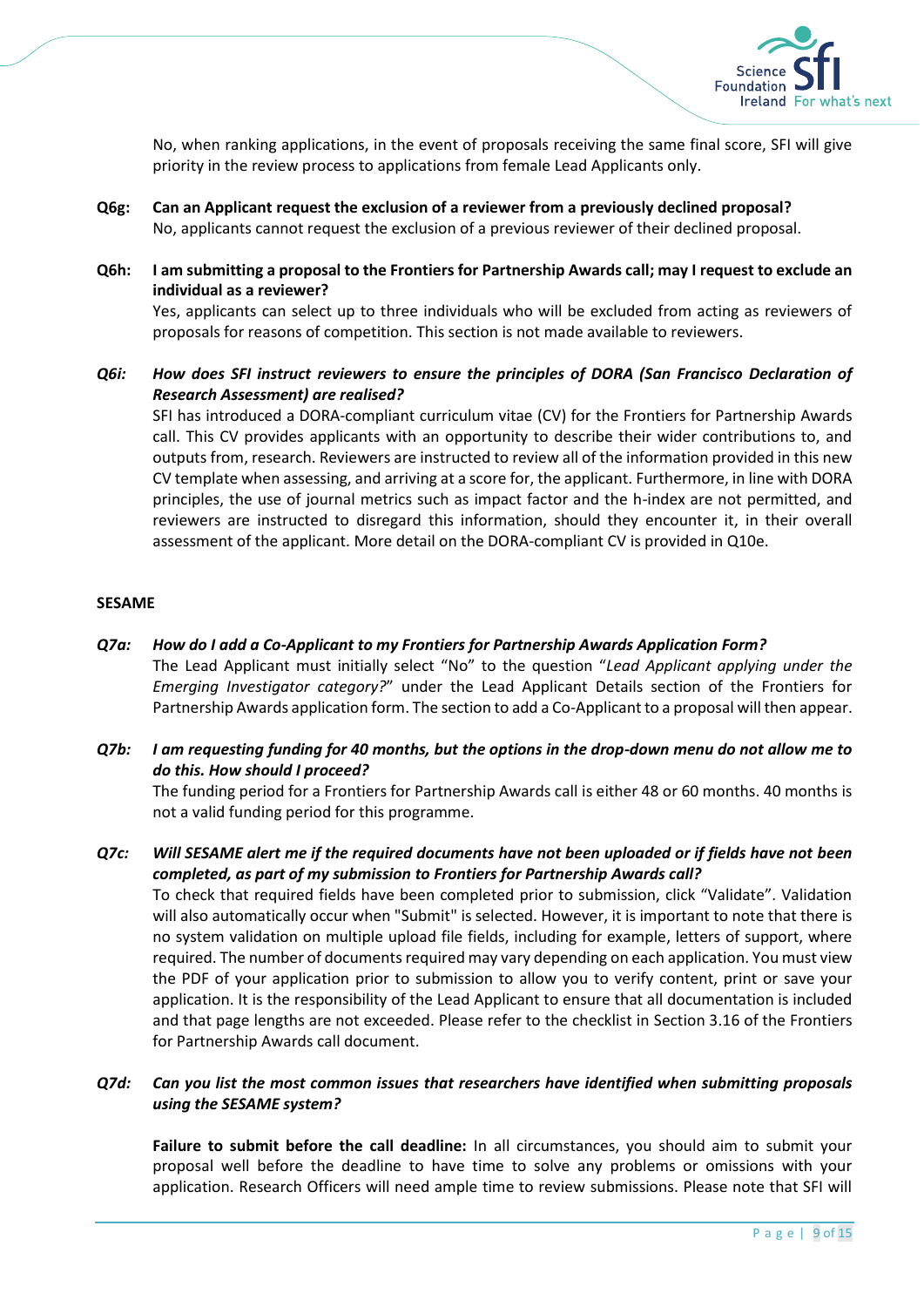

not extend deadlines for system failures that are not its own responsibility. Additionally, applications cannot be submitted after the deadline.

**Issues with PDF generation:** (created with open source software, page count issue, etc.)

Please ensure to use unencrypted, non-password protected PDFs with the copying function disabled, developed using either Adobe or Microsoft Word PDF convertor software ONLY. Also do NOT use commas or special characters in the title of your uploaded PDF document.

#### **Issues with PDF document titles:**

Do NOT use commas or special characters in the title of your uploaded PDF document.

#### **Password issues/resets:**

If you forget your password, click on the '*Forgot password?*' link on the SESAME homepage.

#### **Pop-ups enabled in browser:**

Please ensure that popups ARE ENABLED in your browser configuration.

#### **SESAME checks word counts and pages queries?**

Yes, SESAME does perform system validation around word/page counts, but it is the responsibility of the researcher/research body to check that the correct documents are uploaded and reviewed within the full PDF prior to submission.

#### **Single/multiple upload field:**

If you wish to use the multiple upload field, please ensure that you have the Java plugin installed. If you click the "multiple files" button and it does not work, you will see a link to the Java website where you can download the latest plugin.

#### **Browser "Back" button:**

Please do NOT use the browser "back" button when navigating SESAME.

## **Documentation uploads:**

Please ENSURE all documents are uploaded into the correct fields in the application.

#### **Co-Applicant access issues:**

It is only possibly for one person to work on the proposal at any one time. To allow your Co-Applicant to access the proposal, please save the proposal and close the browser window. Your Co-Applicant will then be able to access the proposal.

#### <span id="page-9-0"></span>**IMPACT**

## *Q8a: What is impact?*

Please see the Impact page on the SFI website [\(http://www.sfi.ie/funding/award](http://www.sfi.ie/funding/award-management/research-impact/)[management/research-impact/](http://www.sfi.ie/funding/award-management/research-impact/) ). Applicants are advised to view the [SFI Impact webinar](http://www.sfi.ie/funding/award-management/research-impact/) available on the SFI website in advance of preparing their Impact Statements.

#### <span id="page-9-1"></span>**NATIONAL FACILITIES**

*Q9a: How do I apply for access costs to national facilities costs through the Frontiers for Partnership Awards?*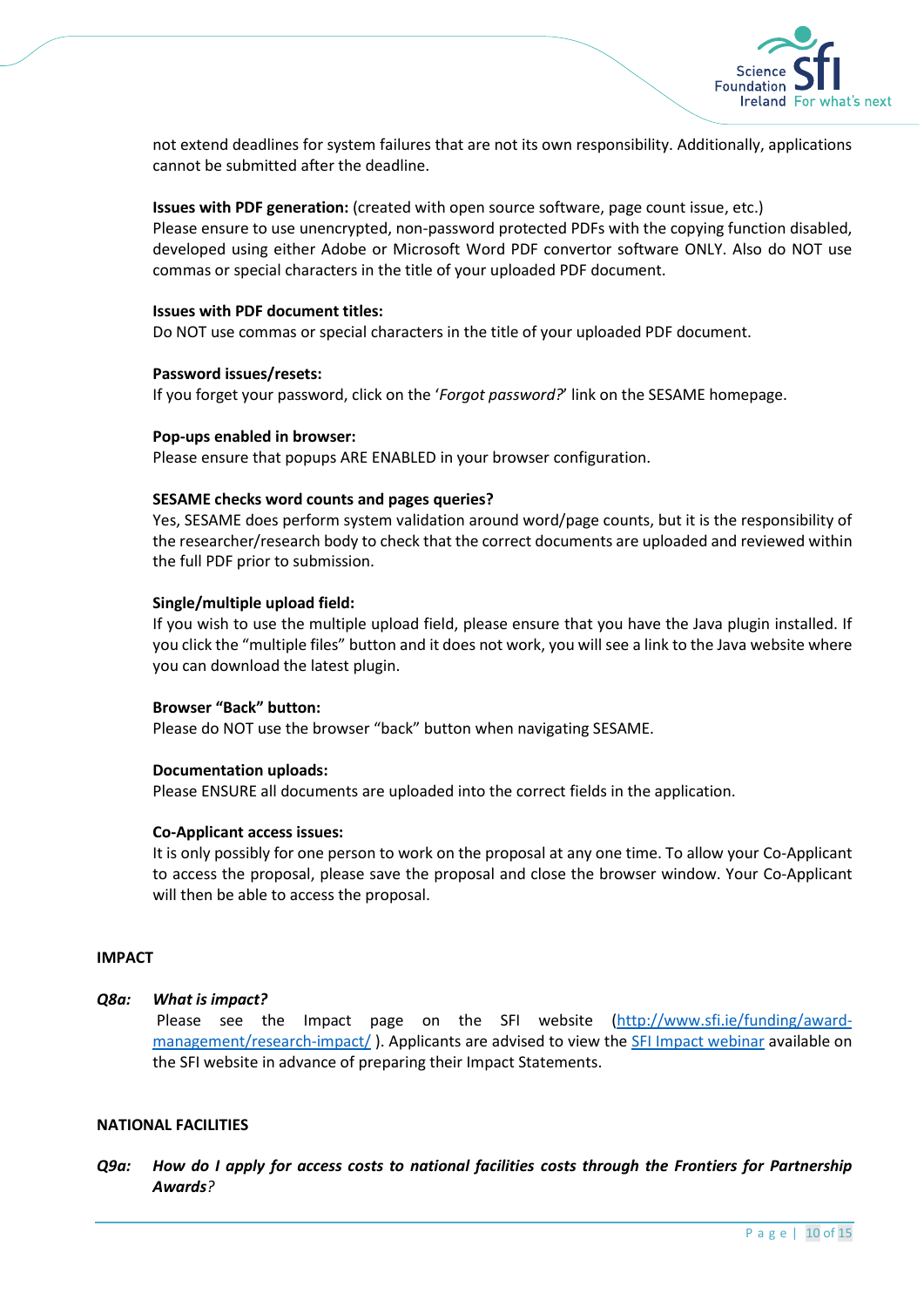

Full details on how to apply for access costs are available on the SFI website: <https://www.sfi.ie/funding/sfi-policies-and-guidance/budget-finance-related-policies/>

## <span id="page-10-0"></span>**POLICY**

- *Q10a:* **Do open access publications refer only to research outputs published in open-access scientific journals, or will deposition in access repositories be permissible as well?** SFI is a member of cOAlition S and is committed to the principles outlined in Plan S [\(https://www.coalition-s.org/plan\\_s\\_principles/\)](https://www.coalition-s.org/plan_s_principles/) – that is to make full and immediate Open Access a reality. As such, all outputs arising from SFI funded research must be compliant with SFI's Open Access Policy [\(https://www.sfi.ie/funding/sfi-policies-and-guidance/open-research/SFIs-Open-Access-](https://www.sfi.ie/funding/sfi-policies-and-guidance/open-research/SFIs-Open-Access-Policy-2019.pdf)[Policy-2019.pdf\)](https://www.sfi.ie/funding/sfi-policies-and-guidance/open-research/SFIs-Open-Access-Policy-2019.pdf) which is aligned with Plan S principles. Depositing in Plan S compliant repositories is permitted and the recent publication of Plan S' 'Rights Retention Strategy' provides detailed information on self-archiving and copyright licensing [\(https://www.coalition-s.org/rights-retention](https://www.coalition-s.org/rights-retention-strategy/)[strategy/](https://www.coalition-s.org/rights-retention-strategy/)). SFI's Open Access Policy will be updated regularly to reflect guidance arising from cOAlition S on implementing Plan S principles. Research outputs arising in whole or in part from SFI funded Grants will be monitored for compliance with its policy from 1 January 2021.
- *Q10b: Is the sex and/or gender statement only in relation to gender issues in your proposed research i.e. using animals of both gender if relevant etc., or, does it also refer to the gender balance of the research team etc.*

The sex and gender dimension question directly relates to the proposed research programme and **not** the team conducting it.

All applicants must complete a statement articulating the consideration of biological sex and/or social gender variables in their proposed research programme. Applicants must consider how the sex and/or gender dimension impacts your research. Please consult the Guidance for Applicants on Ethical and Scientific Issues [\(https://www.sfi.ie/funding/sfi-policies-and-guidance/ethical-and-scientific-issues/\)](https://www.sfi.ie/funding/sfi-policies-and-guidance/ethical-and-scientific-issues/) for resources on how to address the sex and/or gender dimension of research in your grant.

An opportunity to describe how you have addressed gender equality, diversity and inclusion in your research team/environment is provided in Section 1B of your CV, should you choose to highlight it.

## *Q10c: How should an Applicant prepare a "Sex and/or Gender in Research" Statement for an Engineering Project?*

The gender dimension of a particular research project is one that you, as the Applicant, should consider, perhaps by consulting relevant literature and guidance for the subject matter of your proposed research project. There are a number of excellent papers such as Cara Tannenbaum's 'Sex and Gender Analysis Improves Science and Engineering [\(DOI: 10.1038/s41586-019-1657-6\)](http://dx.doi.org/10.1038/s41586-019-1657-6) which describe areas of scientific and engineering endeavour that failed to address the gender dimension, and hence are considered flawed – most notably 'crash test dummies' which were developed for an 'average male size' - this is an excellent engineering example. You may also wish to consult the 'Gendered Innovations in Science, Health & Medicine and Engineering' website [\(http://genderedinnovations.stanford.edu/index.html\)](http://genderedinnovations.stanford.edu/index.html) which contains a range of useful resources regarding best practice for sex and/or gender considerations in research.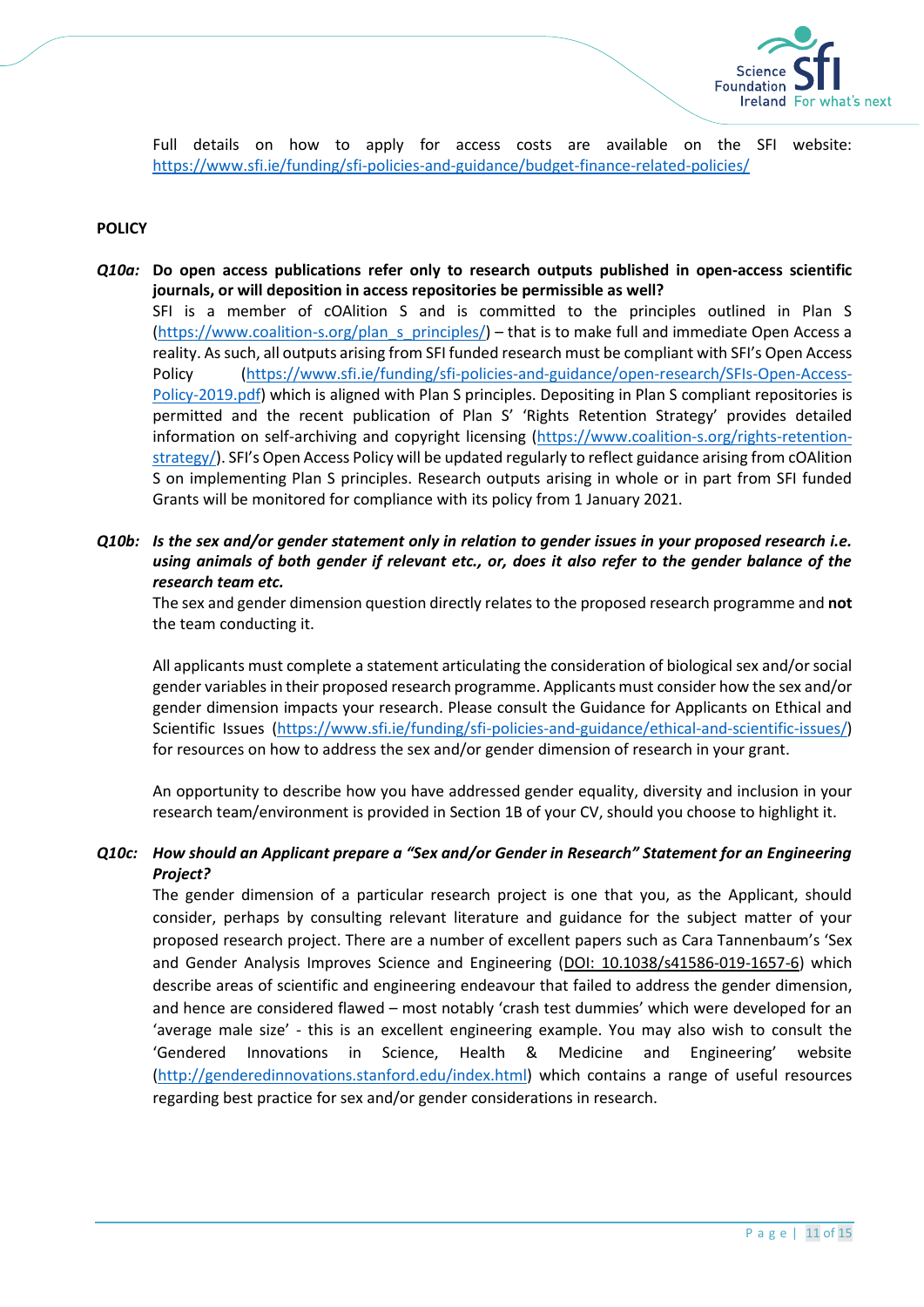

**Q10d: There are some projects that we find difficult to find a sex and/or gender aspect in the proposal programme. Will a "no" influence the overall scoring and progression within this competitive programme?**

The Sex and/or Gender Dimension Question is a mandatory field and is scored as part of the "Quality, significance, novelty, and strategic relevance of the research plan". A statement must be provided regardless of whether a 'yes' or 'no' response is provided. What will influence the overall scoring of this statement is how effectively the applicant justifies a 'yes' or 'no' response to this question. Please see Q10c on additional information for preparing a response to this question.

## <span id="page-11-0"></span>**CURRICULUM VITAE TEMPLATE**

#### **Q11a:** *How will non-academic publications/career impact be considered?*

The DORA-compliant CV provides an opportunity for applicants to discuss their wider contribution to research under four specific categories: 1. Generation of Knowledge; 2. Development of Individuals and Collaborations; 3. Supporting Broader Society & the Economy and; 4. Supporting the Research Community. Reviewers are asked to assess the applicant based on the detail provided in all of these categories – please see Appendix A 'Questions Pertaining to Applicant(s)' in the Frontiers for Partnership Awards call document for additional information on how research outputs other than publications are considered.

## *Q11b: In terms of the DORA guidelines for the CV is it possible to mention citation numbers of selected publications?*

Citations of publications in the DORA-Compliant CV are permitted as per the instructions provided in the CV template. They may be used to describe the impact and / or reach of your research, in addition to other impacts of the publication. CV templates for Applicant(s) and Collaborators can be found under the Downloads Section of the SFI Frontiers for Partnership Awards webpage [\(https://www.sfi.ie/funding/funding-calls/frontiers-for-partnership/index.xml](https://www.sfi.ie/funding/funding-calls/frontiers-for-partnership/index.xml) ).

#### *Q11c: Can you help us to understand this change and the reason for this?*

SFI has recently become a signatory to the San Francisco Declaration of Research Assessment [\(DORA\)](https://sfdora.org/read/), and as such is aligning its review and evaluation processes with DORA principles. To this end, all types of research outputs are recognised and SFI is committed to assessing the quality and impact of research through means other than journal impact factors with particular importance being placed on the content and quality of publications rather than the publication venue. SFI has developed a DORAcompliant CV template to assist with compliance to DORA principles. The outputs from scientific research extend far beyond the number of publications or journal venue and can take many forms, including: research articles reporting new knowledge, intellectual property; data, reagents, and software; and highly trained young scientists. By implementing a [DORA-compliant CV,](https://www.sfi.ie/funding/funding-calls/frontiers-for-the-future/) applicants are being asked to provide examples of their key achievements in multiple categories. As such, reviewers are asked to assess an individual's scientific contributions by considering a broad range of outputs and to not use journal-based metrics, such as impact factor, as a surrogate measure of quality of individual research articles and by extension a sole measure of an individual scientist's contributions.

## *Q11d: Are all SFI schemes going to use the new SFI CV template from now on?*

All SFI funding programmes going forward will use the revised DORA-compliant CV template.

#### *Q11e: Will SFI be providing any further online guidance for the CV template?*

Additional online guidance regarding the DORA-complaint CV template will be available on the SFI webpage in due course.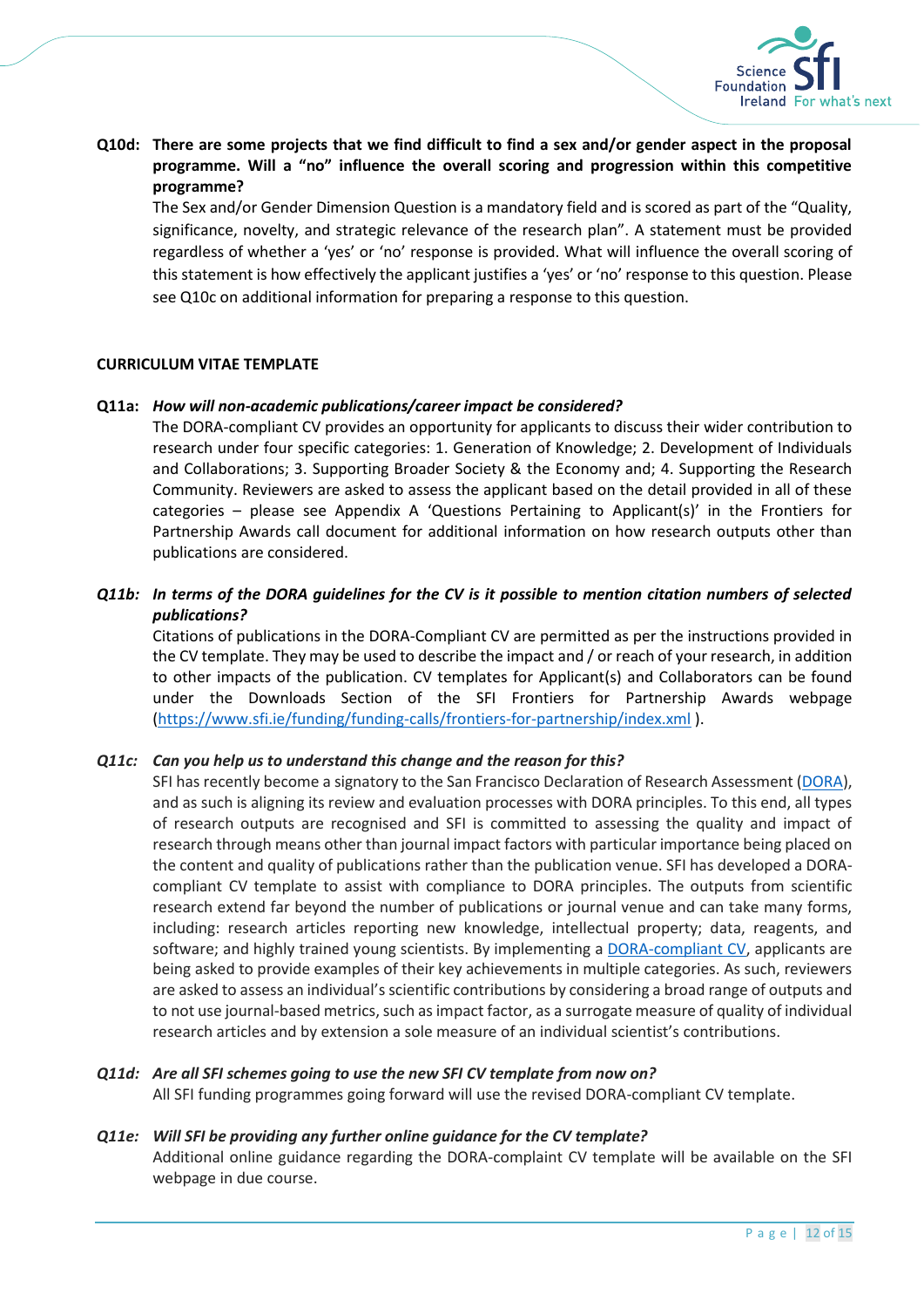

# *Q11f: What specific metrics are on the banned list? E.g. the template specifically mentions H-index, i10 index, G-index, H(2)-index, HG-index, Q2-index, AR-index, M-quotient, M-index, W-index, Hw-index, E-index, A-index, R-index, W-index, J-index but are other publication metrics such as Citations per Publication allowed?*

In keeping with DORA principles, no journal-based metrics, such as journal Impact Factors etc., will be used as a surrogate measure of the quality of individual research articles, when assessing an applicant's or co-applicant's scientific contributions. As such, all journal and publication metrics, with the exception of publication citations, will not be permitted and inclusion of which may result in an application being deemed ineligible.

## *Q11g: Can metrics on funding, teaching and innovation be used on the CV?*

Part of the application process mandates that the Applicant's and Co-Applicant's (where relevant) provide a report on current, pending and expired research funding. Additionally, in keeping with DORA principles, applicants are asked to describe the wider impact of their research by detailing the significance and/or impact of up to 3 key achievements across four prescribed categories (see DORAcompliant CV Template under the downloads tab at [https://www.sfi.ie/funding/funding](https://www.sfi.ie/funding/funding-calls/frontiers-for-partnership/index.xml)[calls/frontiers-for-partnership/index.xml](https://www.sfi.ie/funding/funding-calls/frontiers-for-partnership/index.xml) ). This includes but is not limited to, academic activities (e.g. teaching) in the "Development of Individuals" as well as innovation and commercialisation activities (e.g. verified invention disclosures, patents, license etc.) in the "Generation of Knowledge".

## *Q11h: Can collaboration (co-authorship) metrics be used on the CV?*

It is permitted to refer to the contributions an applicant has made to the success of a collaboration(s) as well as describing the significance and/or impact of a collaboration in the "Generation of Knowledge" section of the CV, including but not limited to, publications, innovation and commercialisation activity, software, and open data sets. However, in keeping with DORA principles, referring to the total number of collaborative publications and associated journal and publication metrics are not permitted.

# *Q11i: Can links to other information be included on the CV e.g. links to institutional profile; ResearchGate; Google Scholar.*

The use of hyperlinks and URLs are not permitted to provide additional information, which would be necessary for application review. This includes links to applicant's institutional profile, ResearchGate, Google Scholar etc., which would provide additional information to that already provided in the standardised DORA-compliant CV template used by all applicants. Further information regarding the use of hyperlinks is detailed in the Call Document for Frontiers for Partnership Awards [\(https://www.sfi.ie/funding/funding-calls/frontiers-for-partnership/SFI-Frontiers-for-Partnership-](https://www.sfi.ie/funding/funding-calls/frontiers-for-partnership/SFI-Frontiers-for-Partnership-2021-Call-Document.pdf)[2021-Call-Document.pdf](https://www.sfi.ie/funding/funding-calls/frontiers-for-partnership/SFI-Frontiers-for-Partnership-2021-Call-Document.pdf) ).

# *Q11j: How will the CVs be utilised in the evaluation process? For example, will the CVs be used to ascertain capacity and experience to carry out the proposed project?*

Reviewers are asked to comment on the quality, significance and relevance of the applicant's and coapplicant's (if relevant) key achievements and research track record as demonstrated in the CV(s) provided, commensurate with career stage (see Appendix A: Frontiers for Partnership Awards Review Process of the call document [https://www.sfi.ie/funding/funding-calls/frontiers-for-partnership/SFI-](https://www.sfi.ie/funding/funding-calls/frontiers-for-partnership/SFI-Frontiers-for-Partnership-2021-Call-Document.pdf)[Frontiers-for-Partnership-2021-Call-Document.pdf\)](https://www.sfi.ie/funding/funding-calls/frontiers-for-partnership/SFI-Frontiers-for-Partnership-2021-Call-Document.pdf) with regard to individual categories in the CV(s): 1) Generation of Knowledge; 2) Development of Individuals and Collaborations; 3) Supporting Broader Society & the Economy, and; 4) Supporting the Research Community.

Reviewers are also asked to consider whether the expertise and experience of the lead applicant, coapplicant(s), mentor, and collaborator(s), if relevant, are appropriate given their proposed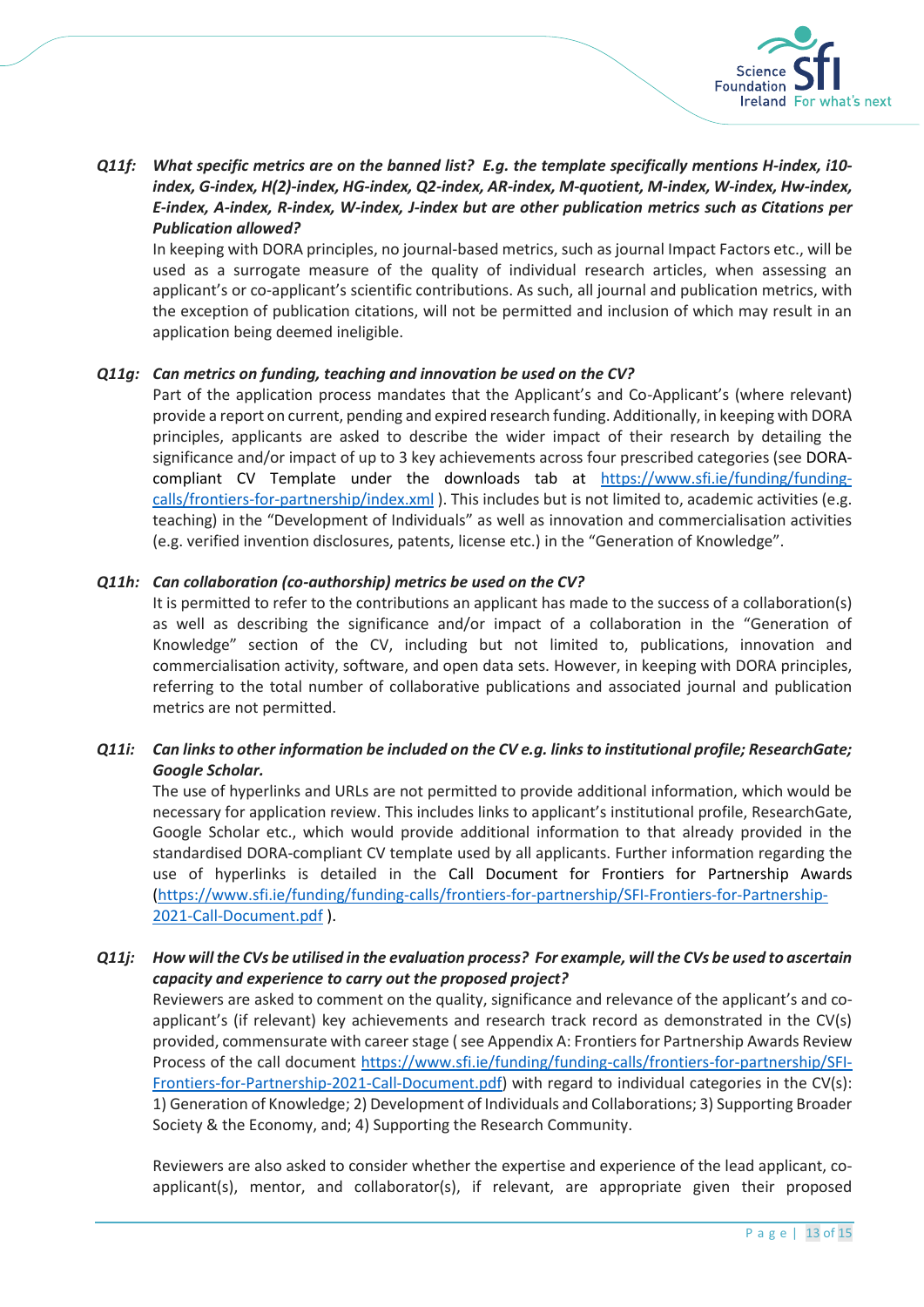

contribution to the research programme. Furthermore, reviewers are requested to comment on the appropriateness of the skills and composition of the team and their alignment with the proposed research programme. As such, both key achievements and publication details of the applicant's and co-applicants are used in the evaluation process to assess the individuals track record as well as scientific productivity and competency with regard to the proposed research programme and applicant and co-applicants ability to successfully deliver on the proposed project.

## *Q11k: Are there any examples of things to avoid?*

In keeping with DORA principles, no journal-based metrics, such as journal Impact Factors etc., will be used as a surrogate measure of the quality of individual research articles, when assessing an applicant's or co-applicant's scientific contributions. As such, all journal and publication metrics, with the exception of publication citations, will not be permitted and inclusion of which may result in an application being deemed ineligible. Details of specific examples such as total number of publications and all types of journal and publication metrics not permitted are detailed in the Call Document and DORA-compliant CV template.

## *Q11l: What does a 'Good' CV look like; How do you distinguish between 'Good' and 'Bad' CVs. What criteria are used?*

We would ask applicants to carefully consider the "Question pertaining to Applicant" on the review form, copied below, when completing their Applicant(s) CV.

## **Question pertaining to Applicant(s)**

SFI is a signatory of the [San Francisco Declaration of Research Assessment](https://sfdora.org/read/) (DORA). As such, SFI is aligning its review and evaluation processes with DORA principles. To this end, all types of research output are recognised by SFI and we are committed to assessing the quality and impact of research through means other than journal impact factors. Furthermore, in the spirit of supporting open research and as a signatory of [Plan S,](https://www.coalition-s.org/) SFI will positively consider where there is a commitment to making data and other types of research open and accessible. Please take these positions into account during your assessment of the DORA-compliant CV(s) submitted by the applicant(s).

Please comment on the quality, significance and relevance of the applicant's and co-applicant's (if relevant) key achievements and research track record as demonstrated in the CV(s), commensurate with their career stage and research discipline, taking any periods of leave into account. Please include in your review comments how the applicant(s) has addressed each of the following areas:

- 1) Generation of Knowledge,
- 2) Development of Individuals and Collaborations,
- 3) Supporting Broader Society & the Economy and,
- 4) Supporting the Research Community.

With your review, please also consider whether the expertise and experience of the lead applicant, co-applicant(s), mentor and collaborator(s), if relevant, are appropriate given their proposed contribution to the research programme.

There are **two stages** to the scoring of the applicant(s):

First, please score the quality, significance and relevance of the applicant's and co-applicant's (if relevant) key achievements and research track record with regard to the individual categories in the CV(s):

1) Generation of Knowledge,